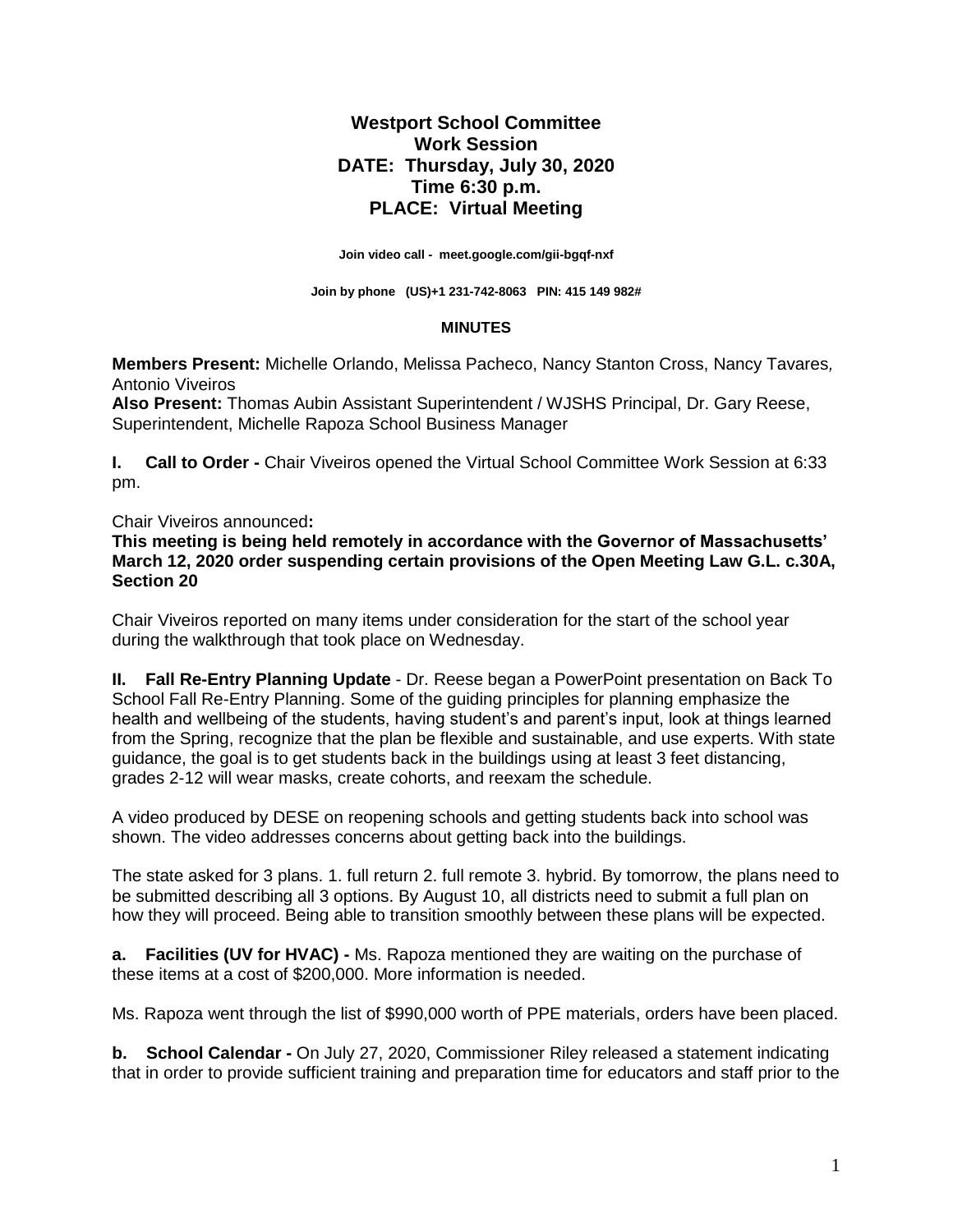start of the new school year, he has reduced the 180 day and student learning time requirements for the 2020-2021. School year will be 170 days.

## **c. Proposed Learning Models -**

**FULL IN PERSON LEARNING -** Students will follow a regular schedule adjusted for mask breaks and cleaning at MAC and WES.JRSRHS - Class time changed from 56 minutes to 40 minutes to allow for mask breaks with social distance practicing, lunch time reduced to 20 minutes. A proposed schedule in blocks was shown.

A demonstration of what physical distancing looks like at 3 feet, 4 feet, and 6 feet with movement in the classroom was shown. Three feet could fit 20 desks, four feet 10-12 desks (also working with fire department on egress), and 6 feet 9 desks (3 rows of 3).

**REMOTE LEARNING -** Everyone home completely, schedule would be morning meeting led by teacher, shift into mini-lesson, followed by small group time, mini-lesson, small flexible groups, specialist mini-lesson, day end with a closing meeting. There would be a teacher office hour period where teacher would be available online. End of day is teacher prep period. At the JRSRHS Mr. Aubin explained on Monday's teachers set out the objectives and expectations for the week.

**HYBRID COMBINATION OF IN PERSON AND REMOTE LEARNING** - Under consideration is an A/B schedule week on week off. It was noted that the A/B rotation one whole week without being with a teacher may be challenging. Mondays would be remote for everyone. Classes split in 2 cohorts Tuesday/ Wednesday and Thursday/Friday. Holiday weeks would be looked at differently and divided evenly.

Dr. Reese mentioned there were parent concerns with remote learning due to lack of structure and rigorous instruction. There was an emphasis on keeping kids connected and providing social emotional support. This time more robust learning will be provided.

Dr. Reese is leaning towards a hybrid approach for students and is not comfortable with the 3 ft. option. Not fully remote but hybrid, provides opportunity for good instruction and minimizes some of the risk. Dr. Reese wants to get feedback from all stakeholders. There will be a survey going out on Monday asking parents which model would they select and also asks about transportation and riding the bus.

Discussion took place on the logistics of developing cohorts, having older students do remote learning with younger students attend in school with physical distancing.

Dr. Reese mentioned they are in the process of surveying classrooms and rating them with a rubric of 1,2, or 3. They are working with the custodians to do these assessments.

Ms. Tavares will work with Elaine Santos and consult on the process of handling at risk students, IEP meetings and ensuring equity.

Dr. Reese will have a condensed version of the protocol manual for parents and students. It will also be availalbe in Portuguese, English and Spanish languages.